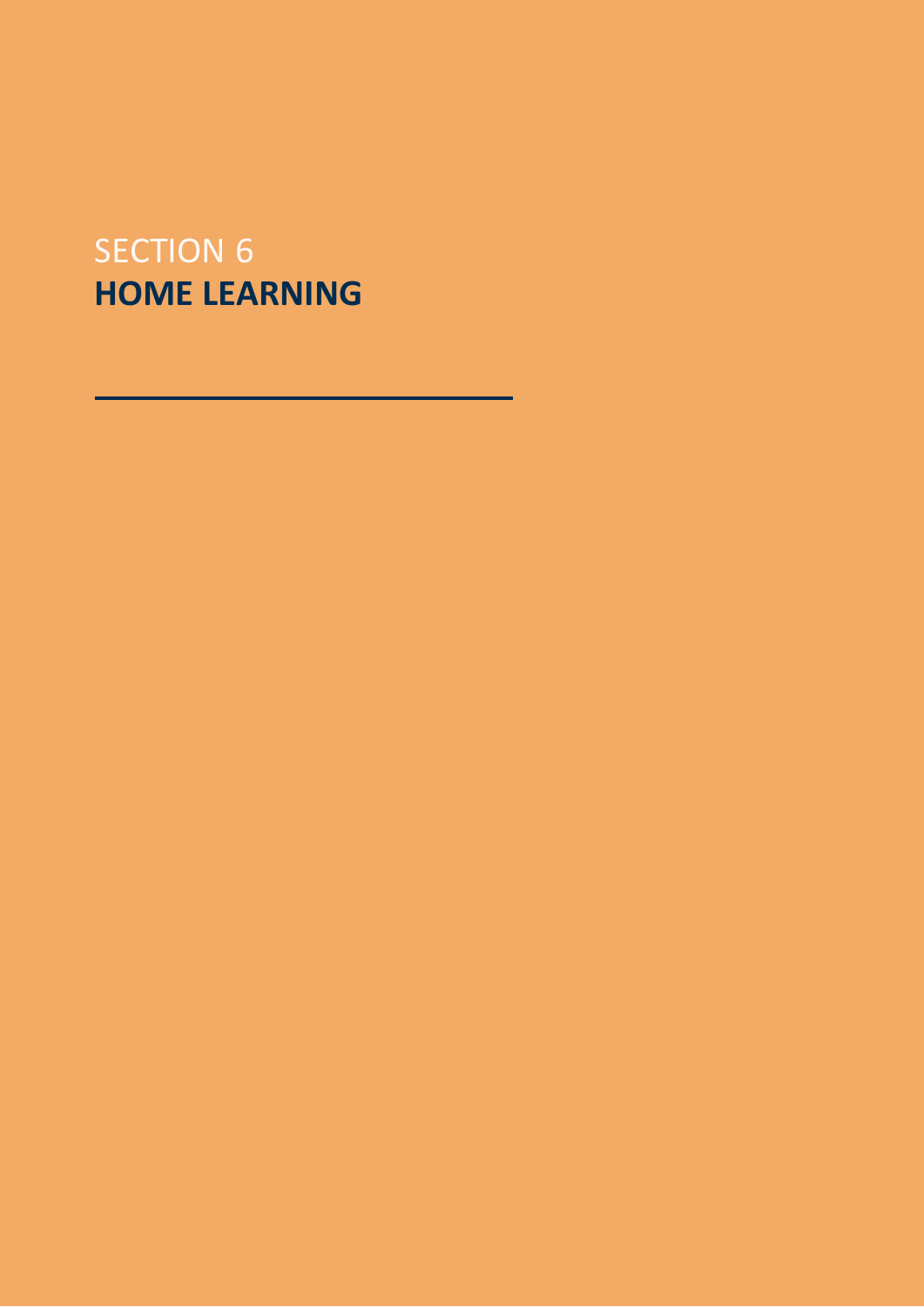# HOME LEARNING

#### **6.1 Objectives**

The sole purpose of home learning should be to support students and teachers in further developing a love of

learning.The objectives of home learning are:

- to allow students access to learning anywhere at any time
- to provide parents with an insight into, and allow them to contribute to, their child's learning
- to encourage students to develop the practice of self-directed learning
- to develop perseverance, self-discipline and organisation skills
- to allow practice, where it is required, for skills learned in the classroom
- to consolidate previously learned knowledge and skills
- to allow students to demonstrate and develop knowledge or skills in an extended manner in an area of study that interests them
- to open up areas of study and to make possible the use of materials and sources of information that are not always accessible in the classroom
- to prepare for forthcoming lessons/topic areas
- to explore real-life application of concepts covered in school

## **6.2 Home Learning Expectations - Primary School**

The PYP encourages students to take responsibility for their own learning and this applies at home as well. The emphasis on student action encourages students to continue their learning in the home including independent research, units of inquiry projects, single subject learning and practice such as maths, language learning, PHE, Visual Arts, and Performing Arts.

All students should be reading every day, either to themselves or with an adult. The emphasis should be on reading for enjoyment.This may involve any area of the curriculum in alignment with the PYP. In single subject classes such as language, students and teachers will also determine purposeful and meaningful home learning where and when applicable.

Home learning should be a personal learning experience for each student. Tasks should represent student choice and interest. Therefore, we understand that there are the following types of tasks - (a) practice, (b) preparation and (c) exploration. The choiceof tasks should be shared or negotiated with students and be purposeful to the needs or readiness of the learner.

The completion of daily and weekly home learning tasks is an expectation at the International School of London Qatar. It is also expected that home learning is an opportunity to support learners in becoming more self-directed. The emphasis here is on nurturinga love of learning, not a learning system that involves merits or penalties. Students will be trained to develop tasks that suit their interests and/or their needs. Gone are the days of 'busy work' or practice for the sake of practice. Home learning should be dynamic, exciting, and personal and ultimately, it should support learners in becoming better self-adjusters.

At the International School of London Qatar, we have not outlined the amount of time that students should expect to work on home learning. Learning pace, readiness and needs are personal to each learner. Students should expect to learn how to identify their own learning readiness and set reasonable learning targets in consultation with their teacher. Furthermore, it is expected that the length and complexity of tasks will increase as students move through the different grades.

In consultation with each other, teachers and students should consider the following when producing home learning tasks:

- Home learning can be set daily, weekly, monthly, or to coincide with a unit of inquiry
- The completion of home learning is a school expectation. Teachers will follow up if home learning is not completed
- on a regular basis, with consideration of individual student needs where appropriate.
- Students and teachers will review and feedback (oral or written) on home learning in a timely manner.

## **6.3 Home Learning Expectations - Secondary School**

Home learning forms an integral part of student learning and allows students to develop their time-management, organisation and research skills so they are able to become independent learners with more confidence and greater self-esteem. In the Middle Years Programme, the quality of tasks is of greater importance than the time it takes. As with the Primary Years Programme, the emphasis is on developing skills and attitudes required for the curriculum. Students are expected to ensure that they keep themselves informed of events currently happening in the world be they local, national or international events as the ability to listen, read, watch and discuss is a critical skill essential for developing inquiring minds.

The majority of the tasks are investigative or research-based and relate to the themes studied at that time. Student tasks are recorded by teachers on the ManageBac calendar which parents can also access. As much of the learning is project-based, students are responsible for organizing their time appropriately to manage long-term projects.

In line with our policy of fostering independent learning and striving to develop the dispositions of the IB Learner Profile, we promote a collaborative approach to the setting of home learning, through which teachers plan assignment submission dates at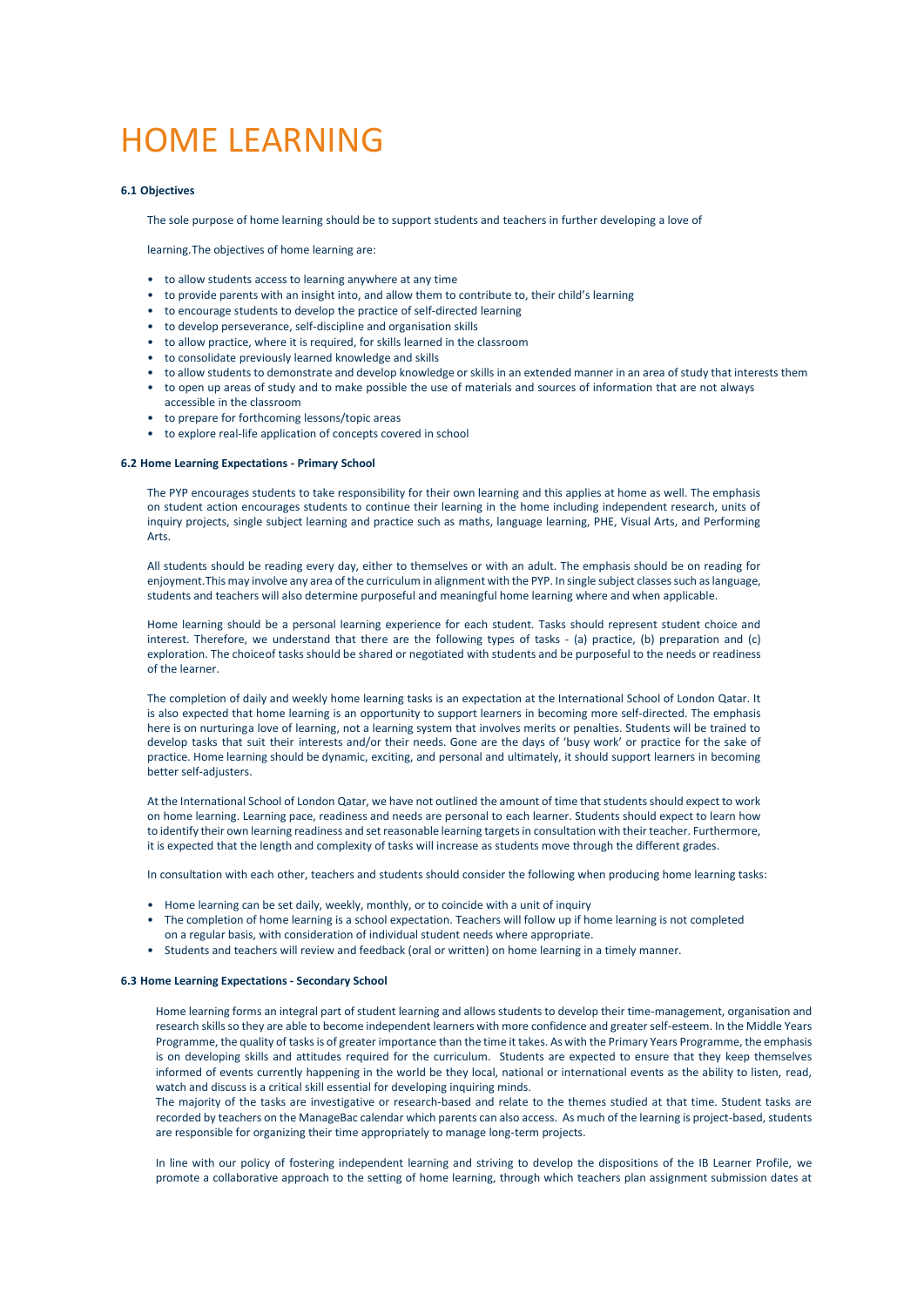curriculum planning meetings and involve students, as appropriate, in the setting of due dates. The meeting of the due dates set by the teachers is paramount and teachers will be follow up if an assignment or task is not completed.

Parents are asked to support the school and teachers by providing a suitable environment for learning; monitor television, smartphone use and any other activities to ensure that home learning does not suffer as a result; and communicate with the teachers, as needed. In many classes, home learning tasks are integrated into the lesson and students have sufficient time in class to complete the task. Students should ensure that they manage their learning by focusing on completing the task in class and within the given timeframe, rather than completing it at home.

Teachers make every attempt to allow 48 hours for completion of a piece of home learning; however, this is not always possible. If your son or daughter is having difficulty completing assignments, the Late Submission protocol is followed (outlined below):

### Note:

Grade 10 students are expected to work on their personal project inquiries at any time of the week and/or weekend.

# **6.3.1 Responsibilities for Home Learning**

# 6.4.1 Parents:

- support the school and teachers by providing a suitable environment for home learning
- guide and assist in assignments outside of school
- monitor television, radio, and any other activities so that home learning does not suffer
- communicate with the teachers as needed.

#### 6.4.2 Students:

Students are expected to ensure that they keep themselves informed of events currently happening in the world be they local, national or international events as the ability to listen, read, watch and discuss is a critical skill essential for developing inquiring minds.

In many classes, home learning tasks are integrated into the lesson and students have sufficient time in class to complete the task.Students should ensure that they manage their learning by focusing on completing the task in class and within the given timeframe,rather than completing it at home.

Note: Grade 10 students will be expected to work on their personal project inquiries at any time of the week and/or

#### weekend.Students should:

- understand that home learning is their own responsibility.
- make certain that all assignments are understood before leaving class.
- inform their teacher before the due date if they are having problems completing an assignment.
- complete and submit assignments by given due dates.
- learn how to organise and set priorities for assignments.
- establish a suitable time and place for home learning.
- Check ManageBac daily.

### **6.4 MYP and DP Late Submission of Work**

All assignment instructions and due dates are clearly communicated to students via ManageBac

If a student is unable to submit their work on time, they need to apply for an extension as soon as they know, but no later than 24 hours in advance of the due date Later requests may not be accepted. Any student can be granted a time-bound extension depend- ing on the validity of the reason given for the request.

The following consequences for the late submission of any assessments (without an acceptable excuse) apply to all secondary students.

#### **First occurrence of late submission in any given subject**

A written reminder (either email or via ManageBac) will be issued directly to the student of the expectation that the work will have to be submitted by the new deadline: it can be extended up to a week at the discretion of the teacher, but otherwise will be expectedat 7.30 the following morning. If it is submitted by this time, levels of achievement will be awarded. The task must still be completed in order to provide evidence of student learning and demonstrate an ability to meet the assessment criteria for the given task and course requirements. The task, however, will be recorded by the teacher as a 'late submission' in the 'Comments' section on ManageBac. If the work is not submitted by 7.30 am and no extension requested, the teacher should follow the procedure below as perthe second occurrence.

### **Second occurrence of late submission in any given subject**

An email or note via ManageBac will be sent directly to the student and the parent of the expectation that the student's work will be submitted by the new deadline. If it is submitted by this time, levels of achievement will be awarded. The task is still required to be completed in order to provide evidence of student learning and demonstrate an ability to meet the assessment criteria for the given task and course requirements. The task, however, will be recorded as a 'late submission' in the 'Comments' section on ManageBac.